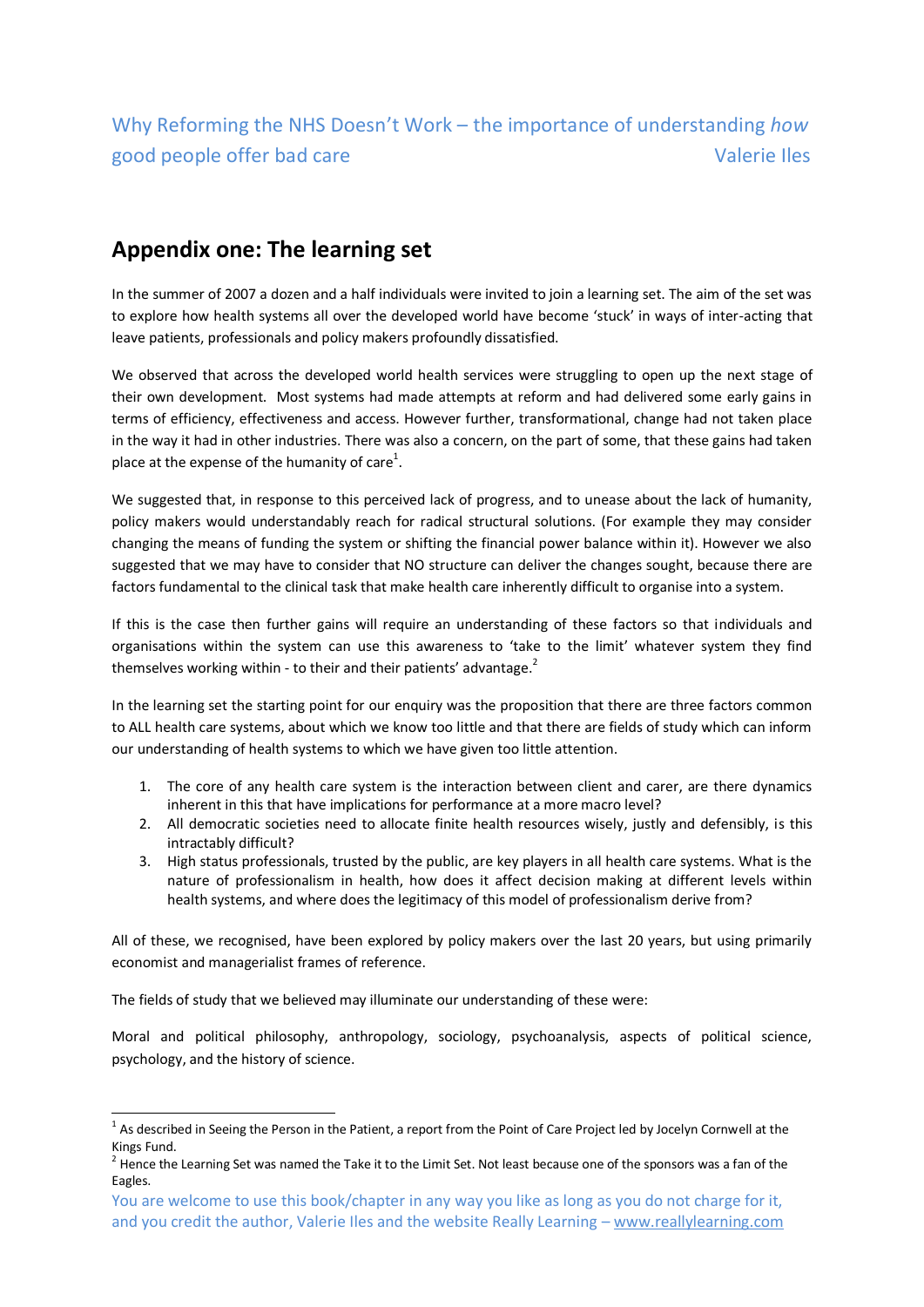The fact that so many people contributed their time and expertise so generously over a sustained period attests to our finding the process not only interesting and stimulating but also genuinely significant. We feel we have had a lengthy, rich, emergent discussion, which drew on our prior knowledge, our reading, our experience and our practice, and which we feel enthused to take further in forms that will be equally rich, emergent and diverse. This book is one of them.

## **Appendix Two: What can individuals do?**

If the argument is that we have all contributed to the problem and the propagation of the five winds then we have some responsibility as individuals to take action ourselves. Without waiting for any such major changes to take place we can all make changes to our individual behaviours. The impact may not be great but it could still be significant.

*For instance (in no particular order) we could:*

- *Challenge anyone using a means as an end when presenting an argument. For example if they advocate choice and competition, accountability, transparency, democracy, freedom, even productivity, we should ask for the link between that and something we can indeed recognise as an aim: better quality of care, more cost effective care, fairer care, greater flourishing...*
- *Challenge when we see status being used inappropriately: when it is being used not in the service of others, or when it is being used even though it is not drawing upon the specialized expertise and intuition that has given rise to it.*
- *Welcome souveillance and challenge anyone trying to control or limit it.*
- *Become aware of the way we (as individual, whole people) respond and interact with the world around us. What do you notice – what are you seeing? hearing? feeling? smelling, touching? What emotions are being invoked in you? How do you feel? What had prompted you to feel that? Where has your mind just taken you? What journey has it taken you on, from thought to thought?*
- *Use data, audit etc as a prompt to conversations rather than a rush to judgement. When observing simply observe, reflect our observations back, to form the basis of a rich and valuable conversation.*
- *Take flourishing seriously – others' and our own. Use every opportunity to work towards our potentials and help others to do the same.*
- *Support and initiate attempts to improve transactional aspects of care (caring for) while also using our practical wisdom to care about others (patients, colleagues, staff...).*
- *See anxiety positively, see it as valuable and use it wisely.*
- *Take an active interest in patients other than our own and contribute to discussions about their care also. In this way contribute to a spirit of stewardship of our organisations.*
- *Challenge any explanation that is not accompanied by real empathy.*
- *When we tell stories, make them rich stories that include emotions, observations of events in their fullness, including how they affect the senses and the feelings of those involved, that convey something like reality. Nothing like the kind of case study that assumes all the players are a rational set of interests and nothing more.*
- *Every now and then wonder how aware we are of the amazing phenomenon of being alive, and explore ways in which we can help others to increase their own awareness of it. Help people not to lose this in their striving for longevity.*
- *Take an active interest in the performance of others and reflect back to them our observations.*
- *Reflect on our own performance*
- *Engage with others in the review of our own services and whether they could meet health needs more ably or more cheaply, allowing more care to be offered from the same resource.*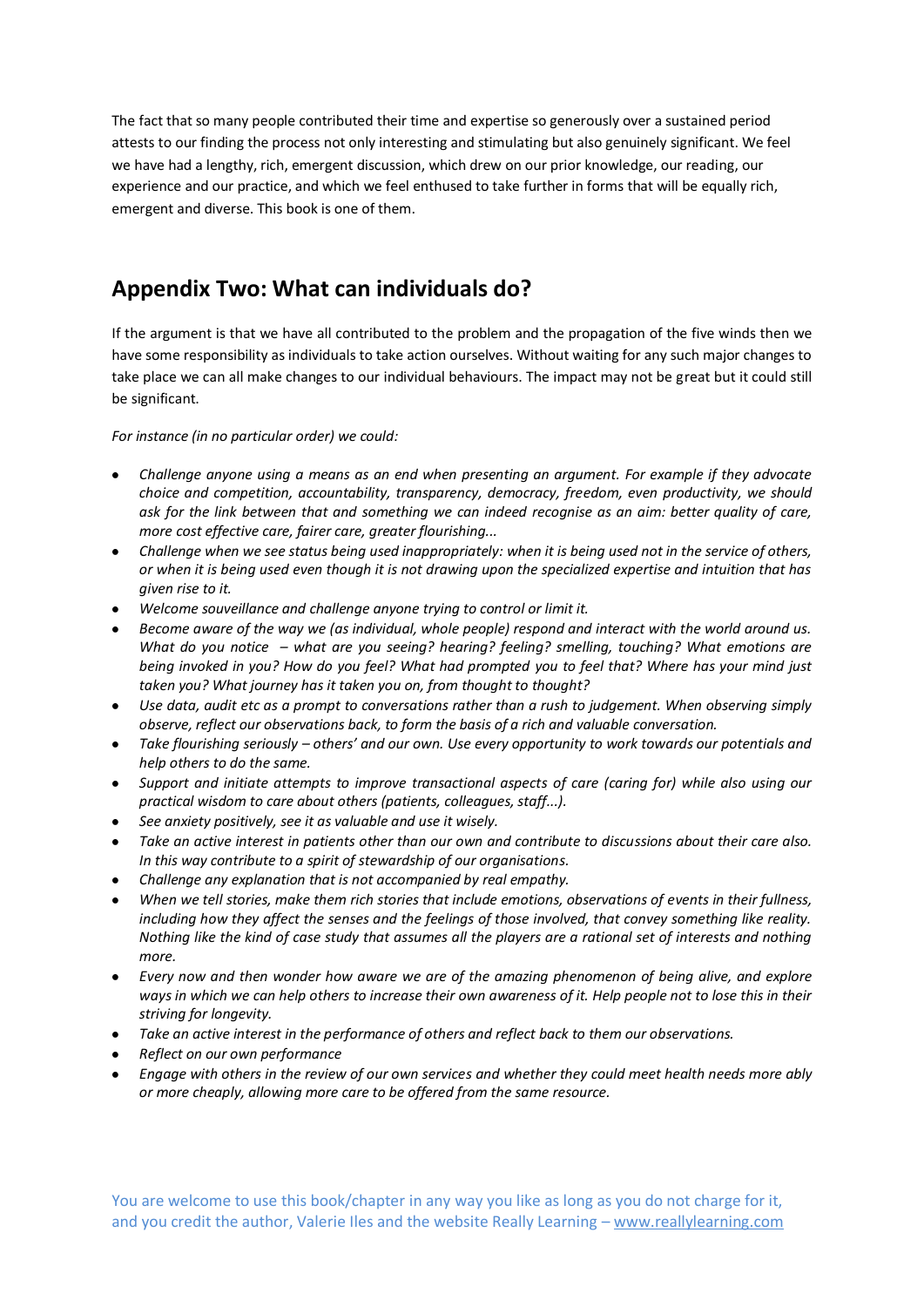## **Appendix Three: Reading undertaken in the course of the learning set**

It would be incorrect to suggest that the views of the set were influenced only by the following texts since members placed their own specialist knowledge base at the service of the group, however these texts were all considered by all members and influenced the nature of the discussions.

Beck, U. [1992] *Risk Society. Towards a New Modernity*, Sage Publications Ltd

Boyett, J. & Boyett, J. [2003] *The Guru Guide To Marketing: A Concise Guide To The Best Idea From Today's Top Marketers* Wiley

Bury, M. and Taylor, D. [2008] *Towards a theory of care transition: from medical dominance to managed consumerism*, Social Theory and Health, 6, 201-219

Chisholm, A. Cairncross. L, and Askham. [2006] *Setting standards. The views of members of the public and doctors on the standards of care and practice they expect from doctors.* London. Picker Institute

Coid, D. R. Davies, H. [2008] *Structural change in health care: why so much?*

Cooper, Z. Le Grand J [2007] *Choice, competition and the political left* Eurohealth Vol 13 No.4

Degeling, P., Maxwell, S., Kennedy, J. and Coyle, B. [2003] *Medicine, management and the continuing 'danse macabre'.* Br Med J 326:649-52

DoH Report on Kent and Canterbury NHS Trust C Difficile Outbreak

Dowton, S. B. [2004] *Leadership in medicine: where are the leaders*? Med J Australia 181:652-4

Duffy, S. et al [2006] E*conomics of self-directed support* In Control

Du Gay, P. [2000] *In Praise of Bureaucracy –Weber – Organization – Ethics*. Sage

Edwards, N., Kornacki, M. J., and Silversin, J. [2006] *Unhappy doctors; what are the causes and what can be done?* Br Med J 324:835-8

Epstein, M. [1999] *Going to pieces without falling apart. A Buddhist perspective on wholeness.* Bantam Doubleday

Fotaki, M. [2006] *Choice is yours: A psychodynamic exploration of health policymaking and its consequences for the English National Health Service* Human Relations Vol 59 (12): 1711 – 1744 Tavistock Institute Sage Publications London

Giddens, A. [1986] *The Constitution Of Society* Polity Press

Graham, I. W. [2006] *Consultant Nurse – Consultant Physician: A New Partnership for Patient Centred Care?* Journal of Clinical Nursing

Grist, M. [2010] *Changing the Subject: how new ways of thinking about human behaviour might change politics, policy and practice* RSA London

Ham, C. [2008] *Competition and integration in the English National Health Service*. Br Med J 336:805-807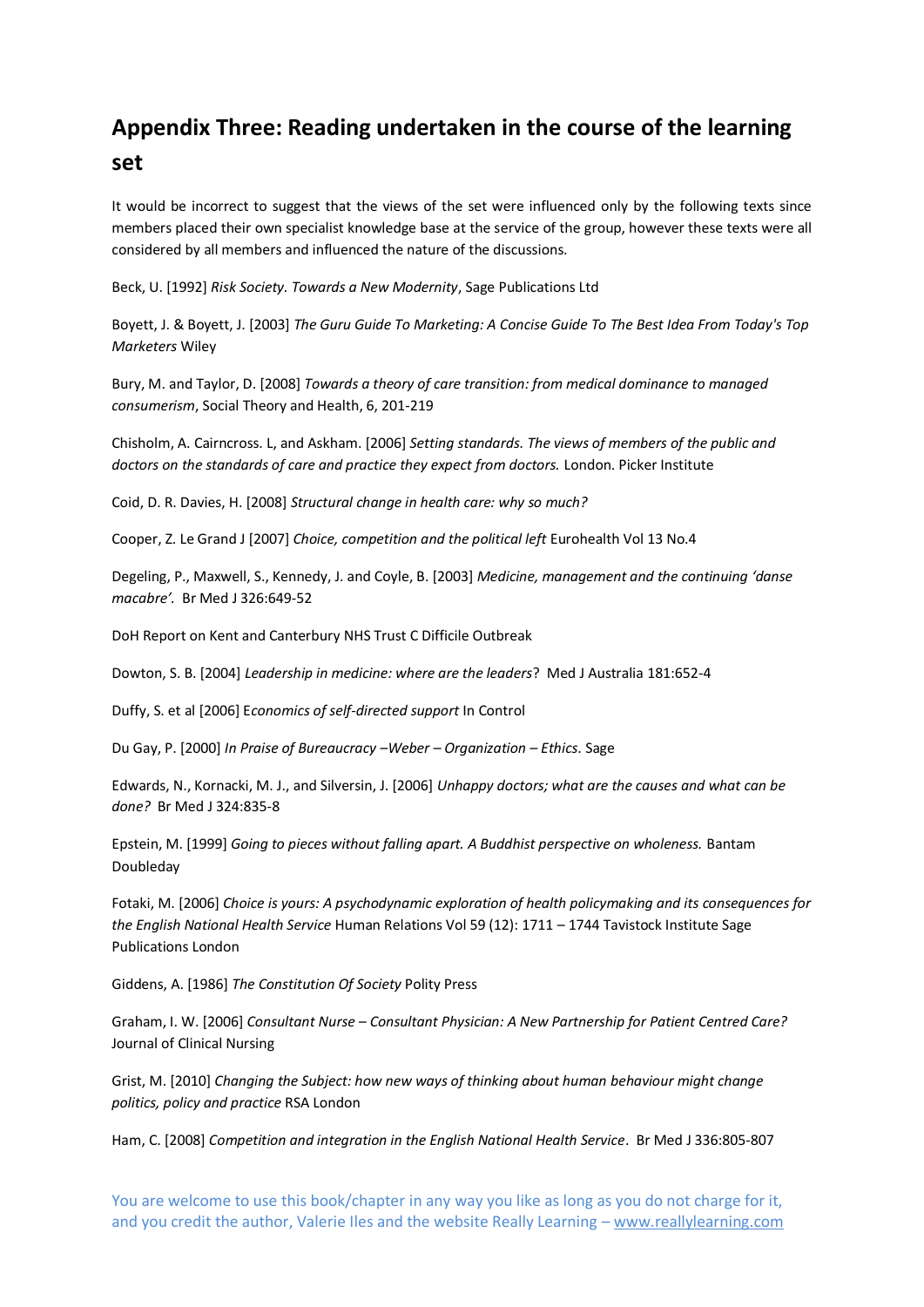Harrison, J., Innes, R. and van Zwanenberg, T. [2003] *Rebuilding Trust In Healthcare*. Radcliffe Publishing, Oxford

Harrison, J. and Innes, R. [1997] *Medical Vocation And Generation X*. Grove Books, Cambridge

Hinshelwood, R. D., and Skogstad, W. [2002] *Observing Organisations: Anxiety, Defence And Culture In Healthcare* Karnac London

Hirschhorn, L. [1999] *The Workplace Within: Psychodynamics Of Organisational Life K*arnac London

HM Government *Corporate Manslaughter And Corporate Homicide Act* 2007

Hodgkin, P. and Munro, J. [2008] *Using The Emerging Economy Of Altruism To Unlock The Talent Of Communities* Patient Opinion

Horvath, J. [2005] *The future of health care and the role for medical leaders*. Presentation to Australian Medical Students Association (AMSA) Leadership Development Seminar on 7<sup>th</sup> September 2005

Hyde, L. [2007] *The Gift: How the Creative Spirit Transforms the World*. Canongate

Hyman, P. [2005] *1 OUT 10: From Downing Street Vision To Classroom Reality,* Vintage

Iles, V. [2005] *Really Managing Healthcare* Open University Press

Levenson, R., Dewar, S. and Shepherd, S. [2008] *Understanding Doctors*. *Harnessing professionalism.* London. King's Fund and Royal College of Physicians

James, O. [2007] A*ffluenza: How to be successful and stay sane.* Vermilion, London

Jay, P. [2001] *The Road To Riches* Phoenix

Kaeufer, K., Scharmer, C. O. and Versteegen, U. [2003] *Breathing Life into a Dying System* SoL Journal of Knowledge, Learning and Change Pub Society for Organisational Learning

Kay, J. [2004] *The Truth About Markets* Penguin

Kelman, S. and Friedman, J. [2009] *Performance Improvement and Performance Dysfunction. An Empirical Examination of Distortionary Impacts of the Emergency Room Wait-Time Target in the English National Health Service*

Klein, R. [2008] *Does the NHS really need a constitution?* Br Med J 336:804

Macintyre, A. [2007] *After Virtue: A Study in Moral Theory 3rd Edition* Duckworth

Mark, A. and Snowden, D. [2006] *Researching Practice or Practising Research: innovating methods in healthcare – the contribution of Cynefin in Innovations in Health Care*

May, C. [2007] *The clinical encounter and the problem of context*, Sociology, 41, 1, 29-45

Menzies, I. [1960] Routine *as a Defence Against Anxiety* Human Relations

New, B. and Le Grand, J. [1996] *Rationing In The NHS: Principles and Pragmatism* King's Fund

NHS Confederation [2008] C*ompassion in healthcare. the missing dimension of healthcare reform?* London, Futures debate. Paper 2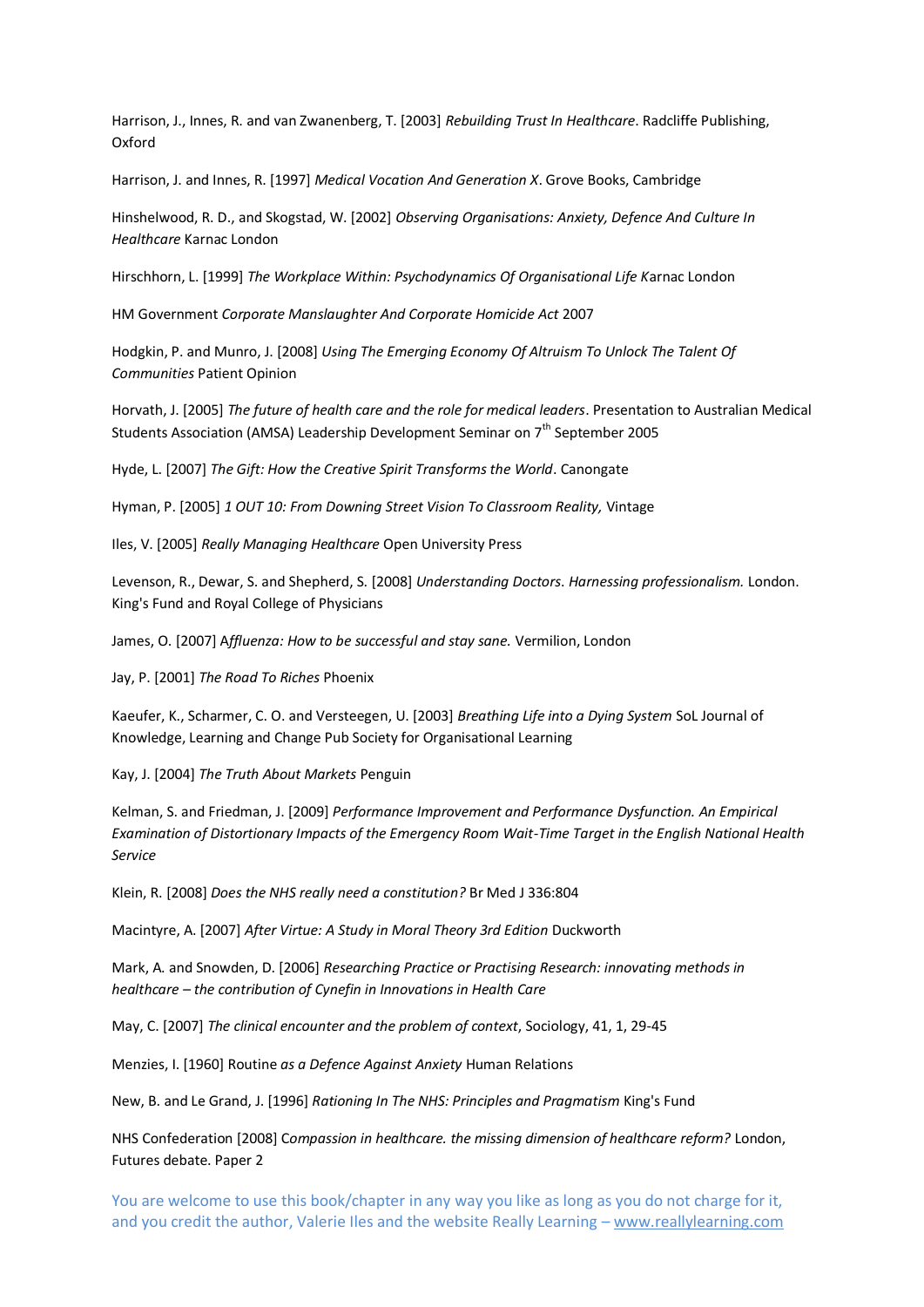Patients Association [2009] *Patients… not numbers, People … not statistics*

Pilgrim, D., and Rogers, A. and Bentall, R. [2009] *The Centrality of Personal Relationships in the Creation and Amelioration of Mental Health Problems: The Current Interdisciplinary Case* Health: An Interdisciplinary Journal for the Social Study of Health, Illness and Medicine

Porter, M., and Tiesberg, E. O. [2006] *Redefining Health Care* Harvard Business School Press

Porter, M. and Kramer, M. [2006] *Strategy And Society – The Link Between Competitive Advantage And Corporate Social Responsibility* Harvard Business School Press

Ralston Saul, J. [2009] *The Collapse of Globalism* Atlantic

Ralston Saul, J. [1994] *Voltaire's Bastards. The Dictatorship of Reason in the West* Vintage

Runciman, D. [2006] *The Politics Of Good Intentions; History Of Fear & Hypocrisy In The New World Order* Princeton University Press

Sanders, C. and Rogers, A. [2008] *Theorising inequalities in the experience and management of chronic illness: bringing social networks and social capital back in (critically)* Research in the Sociology of Health Care, 25, 15- 42

Scharmer, O. [2007] *Theory U: Addressing The Blind Spot Of Our Time* www.theoryu.com

Schroeder, S. A. [2007] *We can do better – Improving the Health of the American People* (Shattuck Lecture) New England Journal of Medicine 357:1221-8

Schwartz, B. [2004] *The paradox of choice. Why more is less.* HarperCollins, New York

Schwartz, B. and Sharpe, K. [2005] *Practical Wisdom: Aristotle meets Positive Psychology.* Journal of Happiness Studies

Seddon, J. [2003] *Freedom From Command And Control: A Better Way To Make The Work Work* Vangard

Seddon, J. [2008] *Systems thinking in the public sector: The failure of the reform regime. And a manifesto for a better way*. Vangard

Shaller, D. [2007] *Patient Centred Care: What Does it Take*? Revised report for joint publication by Picker Institute and Commonwealth Fund

Strathern, M. Ed [2000] *Audit Cultures: Anthropological Studies In Accountability, Ethics And Academy* Routledge

Strathern, M. [2000] *The tyranny of transparency* British Educational Research Journal, 6, 3, 309-321

Strachey, L. [1918] *Eminent Victorians (chapter on Florence Nightingale)* Penguin, London

Suchman, A. L. [2005] *A New Theoretical Foundation For Relationship-centred Care: A complex responsive process of relating* {prepublication article]

Sztompka, P. [1999] *Trust: A Sociological Theory* Cambridge University Press, Cambridge

Thistlethwaite, J. and Spencer, J. [2008] *Professionalism In Medicine*. Radcliffe Publishing, Oxford

Twigg, B. [2008] *Matron, measles and medicine – 60 years of the NHS* The Times 27/6/08, London